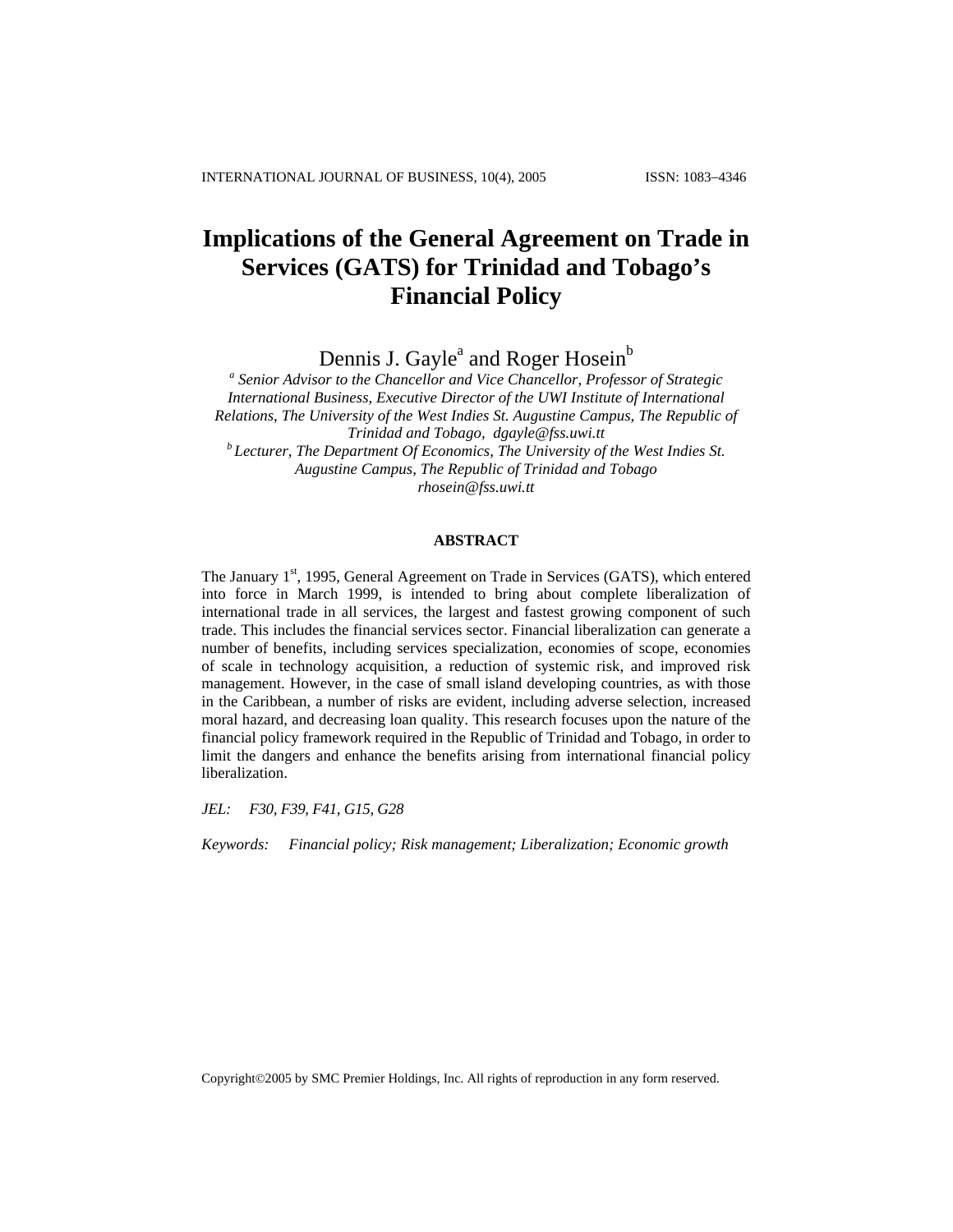## **I. INTRODUCTION**

International trade is playing an increasingly important role in the financial services sector of many countries; principally through cross border transactions and expanding levels of foreign direct investment.<sup>1</sup> As global economic activity increases, the need for risk management has also become more urgent. With globalization, market liberalization and enhanced technology, there are expanded opportunities for trade in financial services.

The Uruguay Round of trade negotiations placed on the front burner, issues such as competition policy, intellectual property rights and rights of establishment, thus increasing the need for participating countries to have healthy and efficiently operating financial sectors.

The January 1, 1995 General Agreement on Trade in Services (GATS) was intended to facilitate the expansion of services sector trade. Since participating countries are required to either entirely reject or accept all agreements, accession therefore implies the need to work within GATS guidelines and principles, when engaging in trade in services.

If GATS has generated new opportunities, it has also encouraged reform, especially among developing country enterprises. However, such countries are challenged by special constraints, in meeting the rules and obligations of GATS. For instance, banking sectors can require increased regulation, with financial market liberalization. Mishkin (1996) notes that if there were not an effective financial system in place prior to the implementation of a financial liberalization program, an eventual financial market collapse could well succeed a lending boom, characterized by adverse selection, moral hazard and the poor quality of loans.

This paper focuses on the GATS because of the growing importance of international trade in services.<sup>2</sup> Our research examines the nature of the financial policy framework required in Trinidad and Tobago, in order to limit the dangers and enhance the benefits arising from international financial policy liberalization. In the sections that follow, we summarily discuss the principles of GATS; the net advantages of GATS for the Caribbean; the benefits and costs of financial liberalization; financial intermediation and economic growth; trends through the year 2003 in Trinidad and Tobago's economy and financial sector; and the impact of GATS upon the Republic's economy. The conclusion offers a number of policy recommendations.

## **II. GATS PRINCIPLES**

The architecture of the GATS is based upon three main pillars:

- (a) A framework agreement, premised on the general principles of liberalization,
- (b) Sector-specific annexes, addressing issues such as:
	- The movement of natural persons
	- Maritime transport services
	- Financial services
	- Air transportation services
	- Telecommunications services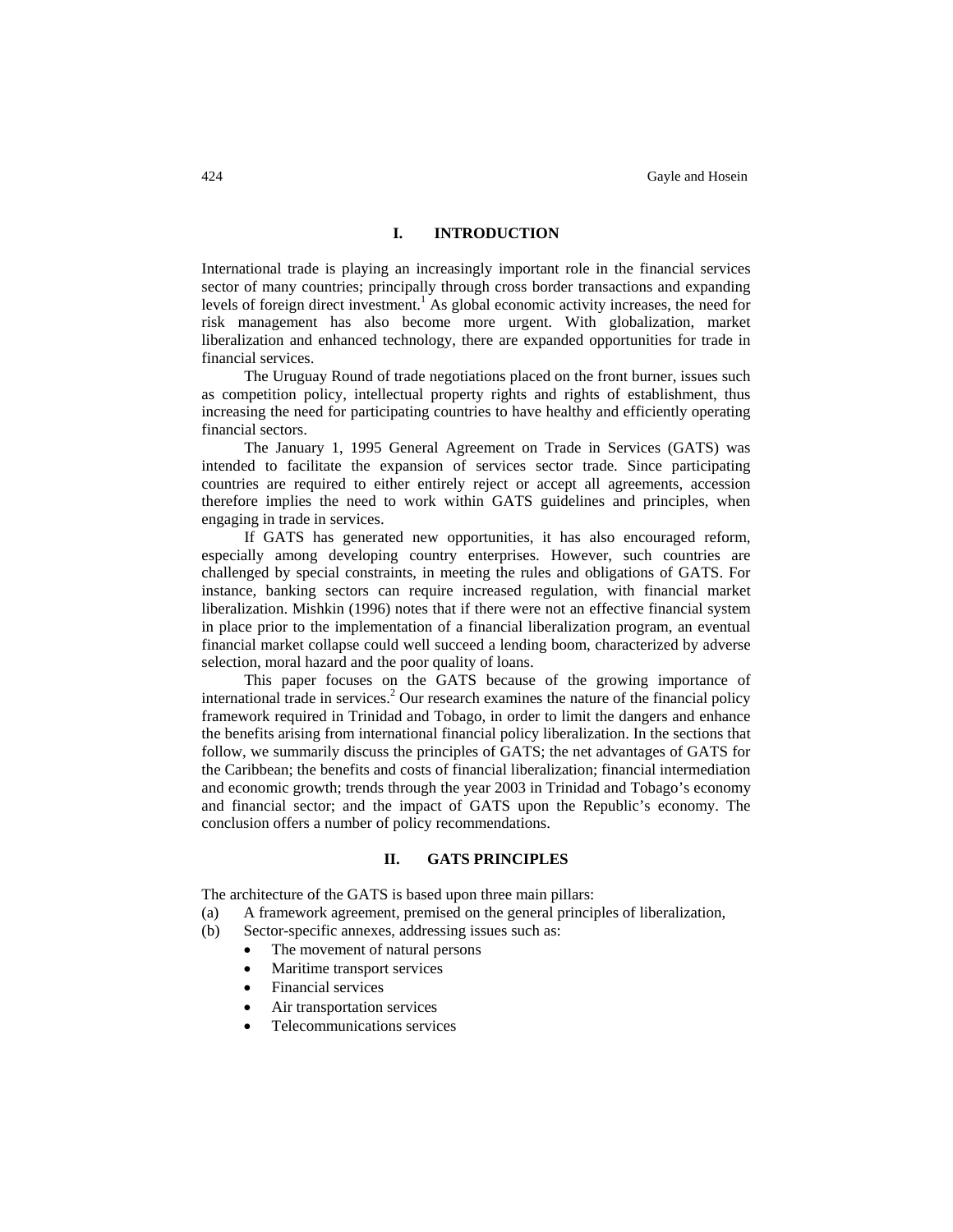(c) National schedules where governments present their positions regarding market access, national treatment and other service sector commitments, in accordance with specific supply modes (Weiss, 1995).

The fundamental principles agreed by the founding members, when negotiating the GATS in 1995 are as follows:

- (1) All services are covered by the GATS except government services and air traffic rules, for which separate laws apply.
- (2) Most Favored Nations all nations are to be granted the same sets of privileges, except in specific circumstances.
- (3) Member countries are obligated to offer market access to World Trade Oraganization (WTO) service providers in accordance with the four modes of service trade: cross border trade; movement of consumers or consumption abroad; commercial presence or the establishment of service suppliers in an importing country; and the movement of human resources to supply services abroad.<sup>3</sup> These specific objectives are included in a participating country's schedule of offer lists, after the conclusion of negotiations and commitments.
- (4) National Treatment specific sets of rules in which a country grants to other service suppliers, conditions which are no less favorable than which it grants its own national suppliers.
- (5) Transparency in national regulations, which includes incentive arrangements. Participating members are obliged to establish points of inquiry for actual and potential trading partners. The transparency rules also require that individual countries notify the WTO of any changes implemented in regulations for specific services, where commitments for market access and national treatment are made.
- (6) Reciprocity: no nation should benefit at the expense of another, except in conditions of varying economic development.
- (7) Continuous liberalization through additional negotiation. Domestic regulations and associated changes are to be objective and consistent with a continuous process of liberalization.
- (8) Other GATS principles focus on normally unrestrictive methods of international payments, increased participation of less developed countries, recognition of the criteria used for the licensing of service providers and monitoring and disciplining monopolies

## **A. Four Important GATS Exemptions**

The GATS does not impact all policy interventions affecting the financial sector. The following are four important exceptions.

Macroeconomic policy action involves both fiscal and monetary procedures. Monetary policy falls under the umbrella of Central Banks, and can powerfully affect aggregate demand. Monetary policy remains outside of GATS rules.

Governments continue to maintain prudential regulatory control in order to protect their financial sectors. Some of the more common prudential measures include capital adequacy ratios and solvency margin requirements, limitations on the extent of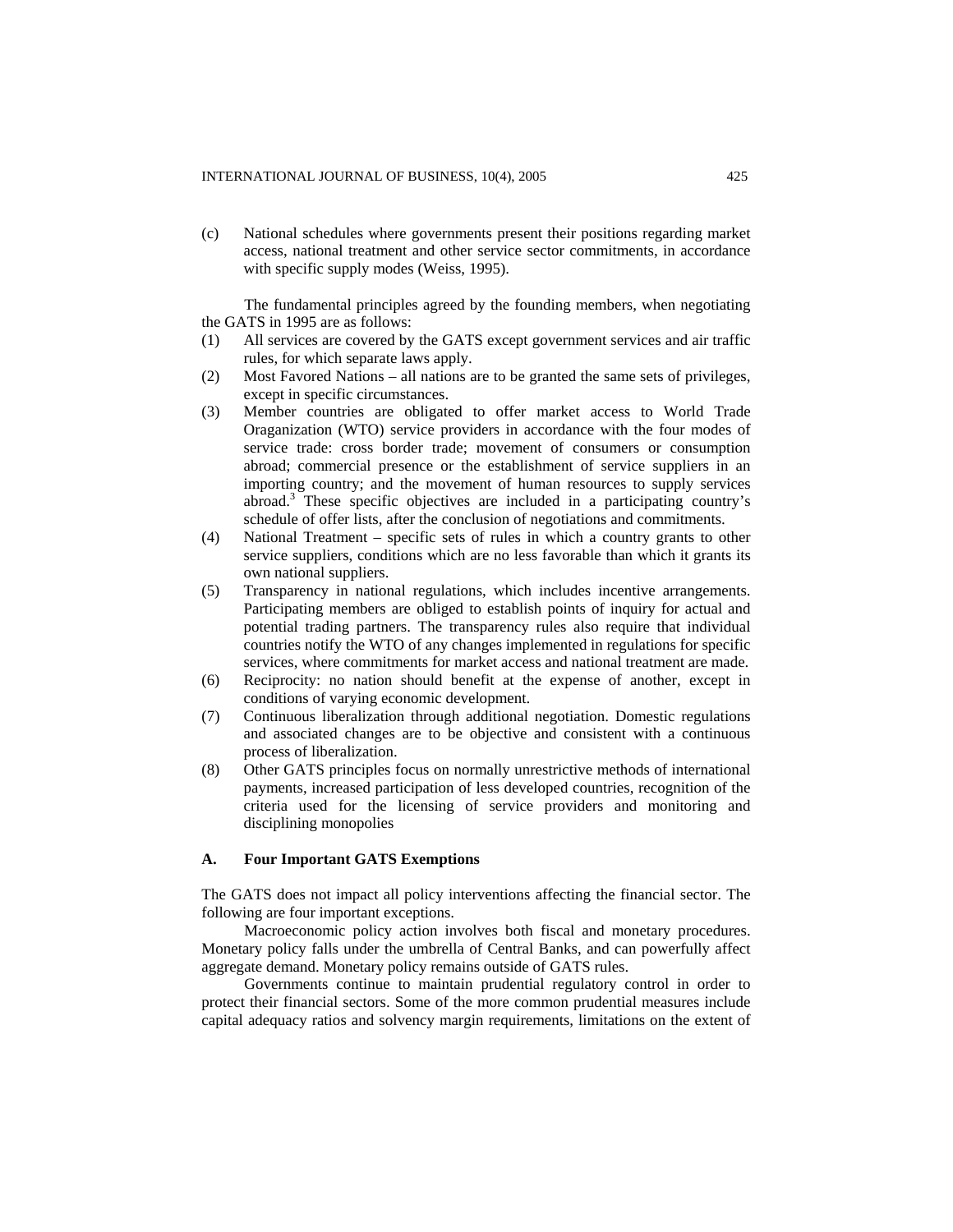credit concentration and portfolio allocation (WTO 1997)<sup>4.</sup> It merits emphasis that the obligations of any member under GATS do not in any way infringe on the rights of member states to impose prudential regulations. As specifically stated in paragraph 2 (a) of the Annex of Financial Services,

*"Notwithstanding any other provision of the Agreement, a member shall not be prevented from taking measures for prudential reasons, including for the protection of investors, deposits, policy holders or persons to when a fiduciary duty is owned by a financial service supplier or to ensure the integrity and stability of the financial system."* 

A developing country government also has the option of maintaining other regulations that may impinge on the extent of competition allowed, and the general operation of its financial sector. For example the manufacturing sector, within such a country, may be offered a lower rate of interest than other sectors, given the need to develop backward and forward linkages, and the opportunities for learning by doing.

These policies, even if there are considered to be technically deficient, are not debarred by the GATS, unless they limit the application of national treatment to foreign firms.

## **B. The Benefits of Financial Liberalization**

There are a number of benefits, which can be expected for reforming economies, when trade in financial services is liberalized. Liberalization can lead to greater specialization by financial institutions, within those areas where they have comparative and competitive advantages. Specialization, with the benefits of economies of scale, engenders lower unit costs. Competition amongst financial institutions also promotes the emergence of new types of saving instruments. This is likely to increase investment returns, stimulate aggregate savings and investment, and promote economic growth.

With financial liberalization, economies of scale in technology acquisition can also be expected. As the presence of foreign banks, insurance companies and brokers expands, so does the spread of knowledge regarding best practices. With the increasing transfer of financial services technology and innovative ideas, there is an increasing potential for future economic growth.<sup>5</sup>

Liberalization can also lead to a reduction of systemic risk. Foreign financial institutions are typically branches or subsidiaries of transnational companies, and so can rely on the parent or affiliates of the parent, in the event that they find themselves in liquidity or other crises. Furthermore, the deepening of the financial system and the expanding volume and range of transactions resulting from the liberalization process tends to reduce the degree of host economy exposure to volatility and vulnerability to shocks.

Financial liberalization can also improve risk management, by allowing large projects to be undertaken more easily, with related uncertainty compensated by a reasonable rate of return. In particular, transnational financial institutions can transfer funds to seize attractive opportunities in individual countries and loan recipients can take advantage of lower interest rates, currency risk, and better insurance coverage.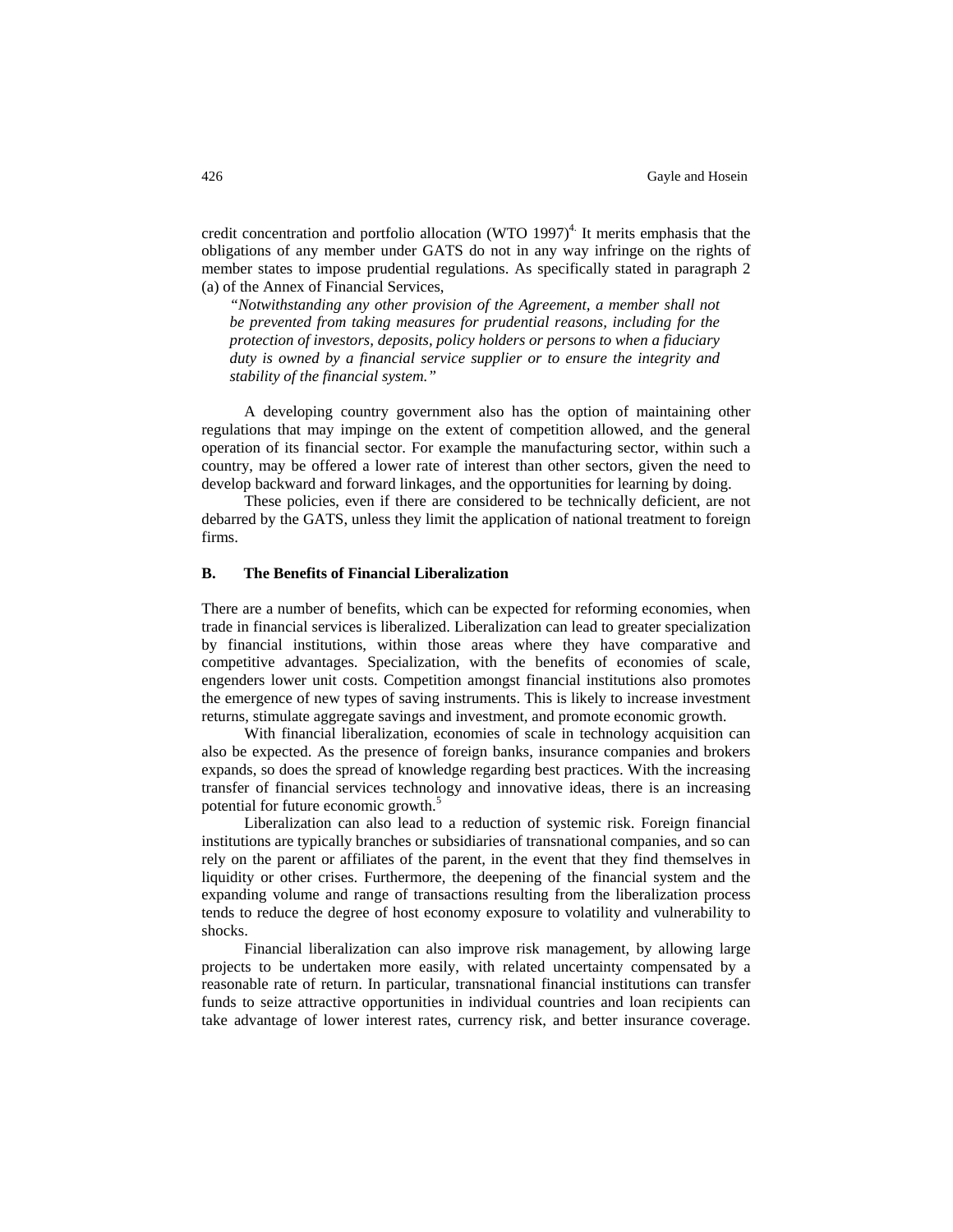Funds from capital surplus countries are therefore able to flow to countries with capital deficits<sup>6</sup>

Increased financial sector competition associated with financial liberalization can result in financial institutions that are more responsive to the needs of consumers, by providing better advice, enhanced financial packages, more timely and expeditious attention, and a more even flow of financial services over time. The overall effect, temporal and intertemporal, can constitute a definite improvement in the financial services provision (Sargeant, 2002).

Indeed, the absence of liberalization can encourage greater prudential risk, moral hazard and ownership concentration in the financial sector. Financial liberalization is one way to circumvent some of these problems.<sup>7</sup>

#### **C. Financial Intermediation and Economic Growth**

The high cost of acquiring information within the financial sector provides a niche opening for financial sector institutions. In practice, shareholders find it difficult to monitor the performance of firms and managers, and it is hardly likely that individual savers have the time or capacity to make such judgments. One consequence may be to inhibit the flow of scarce financial resources into those opportunities, which offer the highest returns. At the same time, high information costs create new entrepreneurial opportunities for financial institutions (Diamond, 1984;). The activities of such intermediaries can reduce costs related to the allocation of scarce resources (Levine, 1997).

Apart from reducing the fixed cost of pooling information, financial institutions can also play an important role in ensuring that corporate managers operate efficiently, even after they receive financing for a particular business venture. If a corporation defaults on one of its payments to a financial intermediary, an immediate chain of events is put in place.

The stock market can also promote corporate control (Jensen and Meckling, 1976). If shares are publicly traded on efficient stock markets, then this affords owners the capacity to remunerate managers in accordance with stock prices. Levine (1997) argues that in a system with efficiently functioning stock markets, inefficient corporate performance is penalized by takeovers. If the managers of such firms are subsequently fired, then efficient stock markets can be seen to play an important role in removing incompetent entrepreneurs from the sector.

Some researchers, such as Greenwood and Smith (1997) have commented on the linkages between exchange, specialization and innovation. In general, more specialized economies tend to engage in larger numbers of transactions. When financial intermediation lowers transaction costs, this encourages greater specialization in an economy, which in turn strengthens its production possibilities. In turn, increasing income can facilitate the financial intermediation process.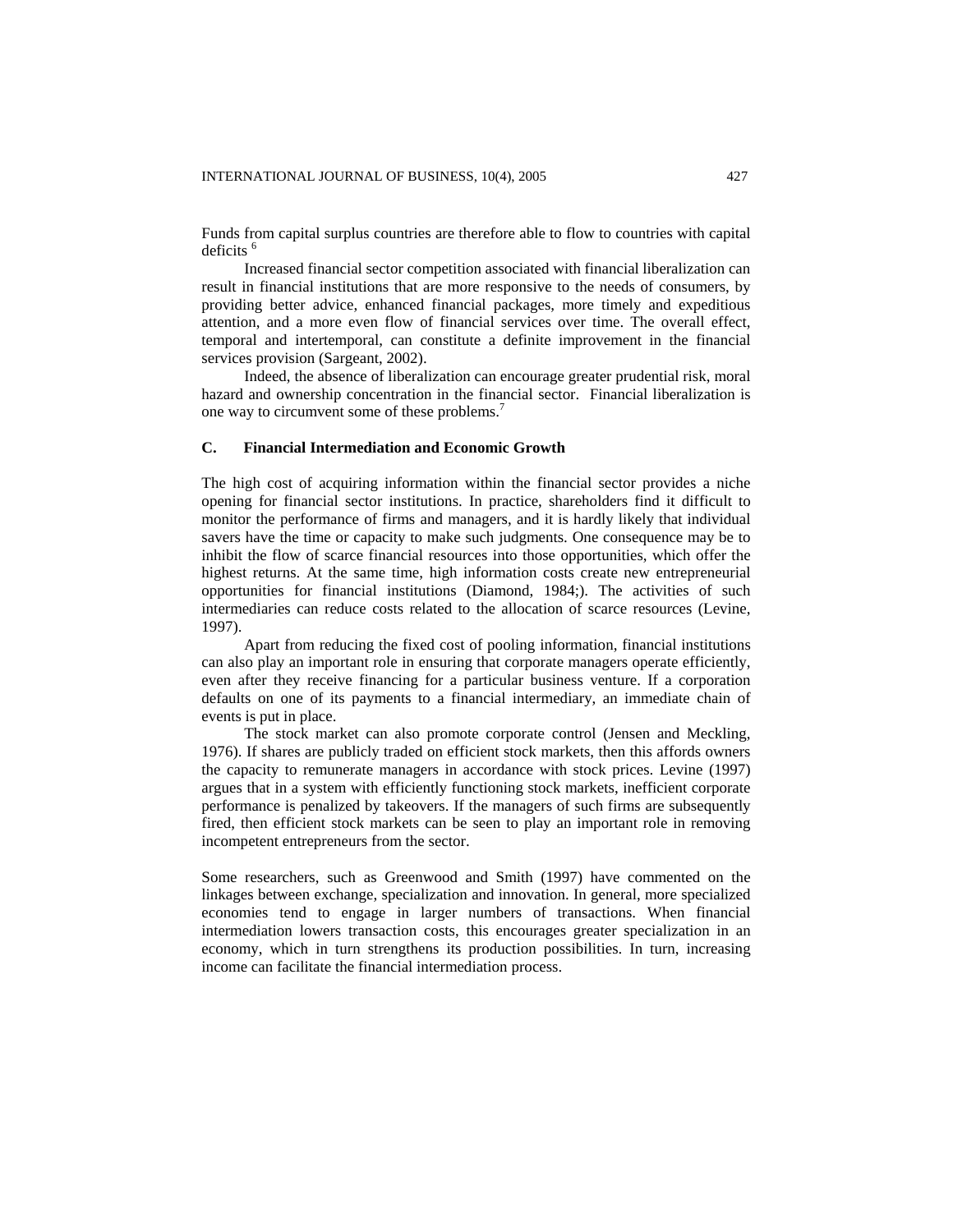#### **D. The Structure and Performance of Trinidad and Tobago's Financial Sector**

In 2002 the level of real GDP in T&T was TT\$23,374.7m, an increase of 47.1% above that attained in 1989. The real GDP growth performance for Trinidad and Tobago was estimated to be around 2.7% for 2002, whilst inflation remained under control, hovering at 3.9% in the same year. The unemployment rate in 2002 was 10.1%, 0.7 percentage points lower than the year before. In 2002, the average price of a barrel of oil was US\$23.4, as compared to US\$30.1 per barrel in 2000. For Trinidad and Tobago, the real effective exchange rate in 2002 was 127.1; clearly indicating that the country is becoming increasingly uncompetitive externally.<sup>8</sup> The external debt of Trinidad and Tobago was projected to stand at 17% of GDP in 2002. The level of the external debt itself was US\$1,528.1mn in 2002, as compared to US\$1,579.7mn in 2001. Preliminary data indicated a trade surplus of US\$115m in 2002.

In the financial sector, although there has been a recent slowdown in credit expansion there has been an overall healthy deposit growth. Importantly though, investor confidence has remained sufficiently depressed so that the banking system continues to be plagued by excess liquidity. According to the World Competitiveness Yearbook (2002-2003), Trinidad and Tobago is ranked number  $44<sup>th</sup>$  out of a listing of 80 nations and  $37<sup>th</sup>$  in terms of growth competitiveness, although, in terms of tertiary level enrolment, T&T is ranked  $75<sup>th</sup>$ .

Trinidad and Tobago is blessed with an abundance of hydrocarbon reserves. In 1966 the level of economic activity in the petroleum sector of Trinidad and Tobago was valued at TT\$645.6m, or 5.8% of total GDP, at constant prices. By 1973, economic activity in this sector had increased only marginally to TT\$868.5m, or 6.4% of aggregate GDP. However, in 1972 the American Oil Company (Amoco) found a massive amount of oil off the East Coast of Trinidad and Tobago, and in December 1973, the Yom Kippur War between Israel and the Arab nations stimulated a quadrupling of oil prices. One result was that during the years 1974-1982, real GDP expanded from TT\$14,574.6m to TT\$22,297.5m, an increase of 52.3%. In this same time interval, the country's financial sector product expanded from TT\$994.2m (6.8% of total GDP) to TT\$3055.6m or 13.7% of aggregate GDP. The ensuing fall-off in oil prices and production activity led to a decline in economic activity, which amounted to TT\$1443.3m by 1990, or 8.9% of aggregate GDP. By 2002, however, constant price economic activity in the financial sector indicated definite signs of improvement; with a level of activity of TT\$2204.2mn or 9.4% total GDP.

In current prices, the level of financial sector economic activity increased considerably, from TT\$91.5 million in 1966 to TT\$89,221.2 million in 2002. This represented an increase in the share of financial sector economic activity as a proportion of total economic activity from 7.8% to 15.4%. The financial sector is also responsible for almost one tenth of the employed labour force in 2002.

The prime loan rate expanded from 12.8% in 1990 to 13.6% in 2002. In the same period, the savings rate fell from 2.75% in 1990 to 2.5% in 2002. Consequently, the spread between borrowing and lending rates expanded from 10.1% percentage points in 1990 to 11.1% points in 2002. In parenthesis, the spread was as high as 14.5 percentage points in 1998.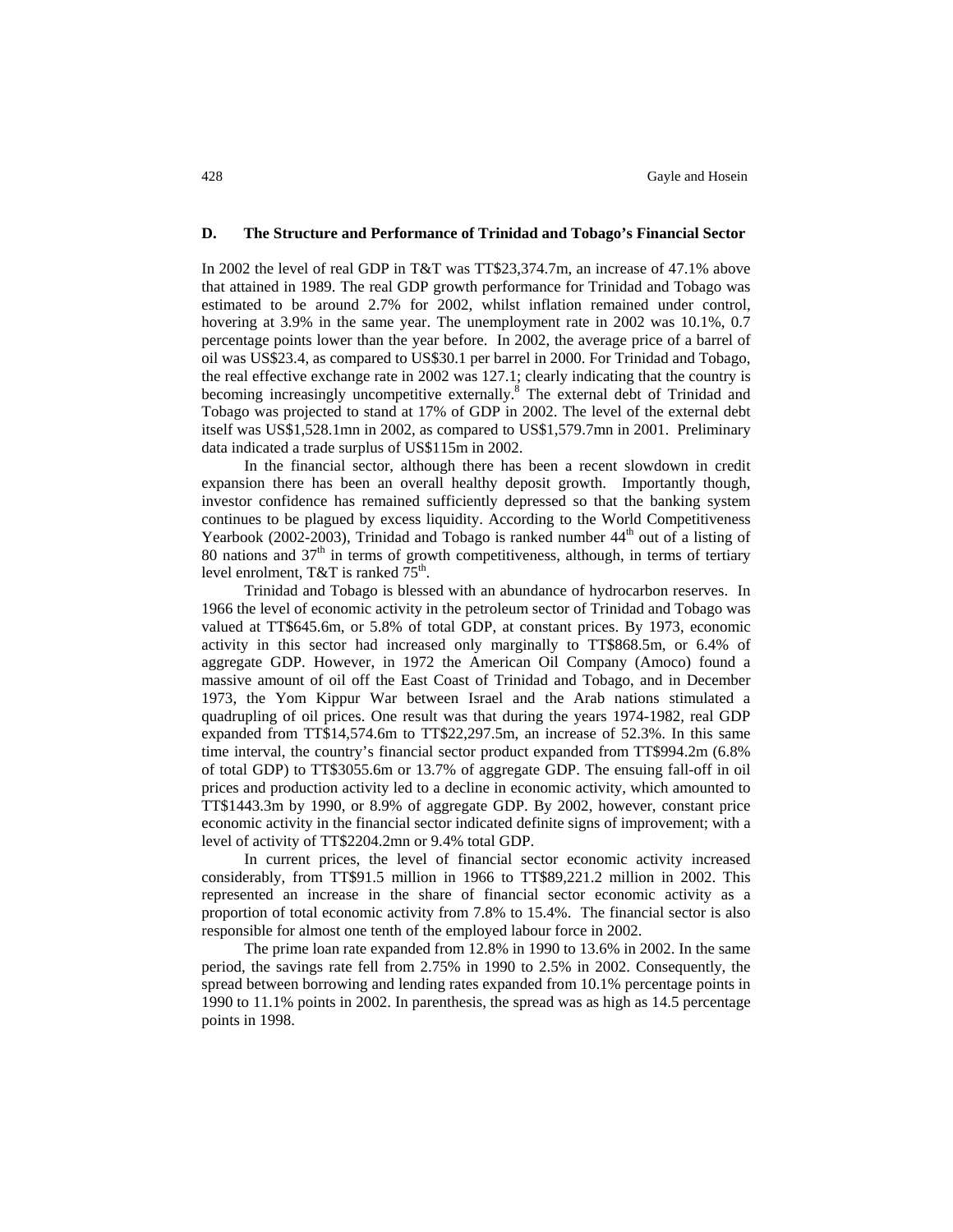At present there are six commercial banks operating in Trinidad and Tobago, with approximately 120 branches. Only CL Financial Ltd. and ANSA Mc Al have penetrated the global market. Some commercial banks have made considerable inroads into the regional market.

In 1990, the financial assets of Trinidad and Tobago stood at TT\$29,750 million of which the Central Bank held 23.1%, with commercial banks accounting for 39.8%. Development finance institutions accounted for a mere 3.6% of the total assets of the financial sector in 1990. By 2001, the assets of the financial sector totaled TT\$1,321 million (as compared to TT\$1,076 million in 1990), with the share of development finance institutions decreasing to 1.7%. Of all the loans advanced by the commercial banking institutions in 1990, the majority, 24.8% went to consumers with 15.1% going to real estate. Agriculture and manufacturing received 3.9% and 15.5% respectively. By 2001 consumer loans accounted for 38.3% of all loans and advances made, with the share of both agriculture and manufacturing decreasing to 1.2% and 11.5% respectively.

By 2001, the monetary situation in T&T was typified by high levels of liquidity. The main influence on the extent of liquidity in the financial system was the spending and financing operations of the Central Bank of Trinidad and Tobago. Increasing liquidity in the financial sector is perhaps best reflected in the increasing level of special deposits from TT\$28.9 million in 1990 to TT\$164.4 million in 2002. In the same time interval, the amount of cash reserves in the banking system expanded from TT\$942 million to TT\$2704.5 million. The Central Bank is persistent in its effort to control the emergence of any excess liquidity in the banking sector that it does not think warranted.

In his 2002-2003, Budget Speech, the Minister of Finance argued that the government was intent on promoting Trinidad and Tobago as a major financial player, not only in terms of the Caribbean but also in the Western Hemisphere. To this end, the government planned to introduce legislation intended to facilitate integration of the banking system, by including the supervision of insurance companies and pension funds. The Government emphasized its need to rationalize the government bond market. The government also put in place plans for a Financial Service Ombudsman. The main purpose of this office would be to facilitate the resolution of disputes very quickly, against the backdrop of the prevailing law and international best practices.

In its Medium Term Policy Framework (MTPF) of 2002-2004, the government of Trinidad and Tobago indicated that it remained committed to the maintenance of a stable exchange rate and a low rate of inflation. In this regard, the government announced plans to extend the participation of open market operations, to include insurance companies and money brokers (MTPF, 2002-2004).

#### **E. Interview Assessment**

Ten interviews were conducted with leading commercial bankers, corporate managers, central bankers, and economists, during the month of March 2003. The standardized questions asked concerned the respondent's level of familiarity with GATS; the prototypical impact, as well as the potential benefits and dangers, of financial market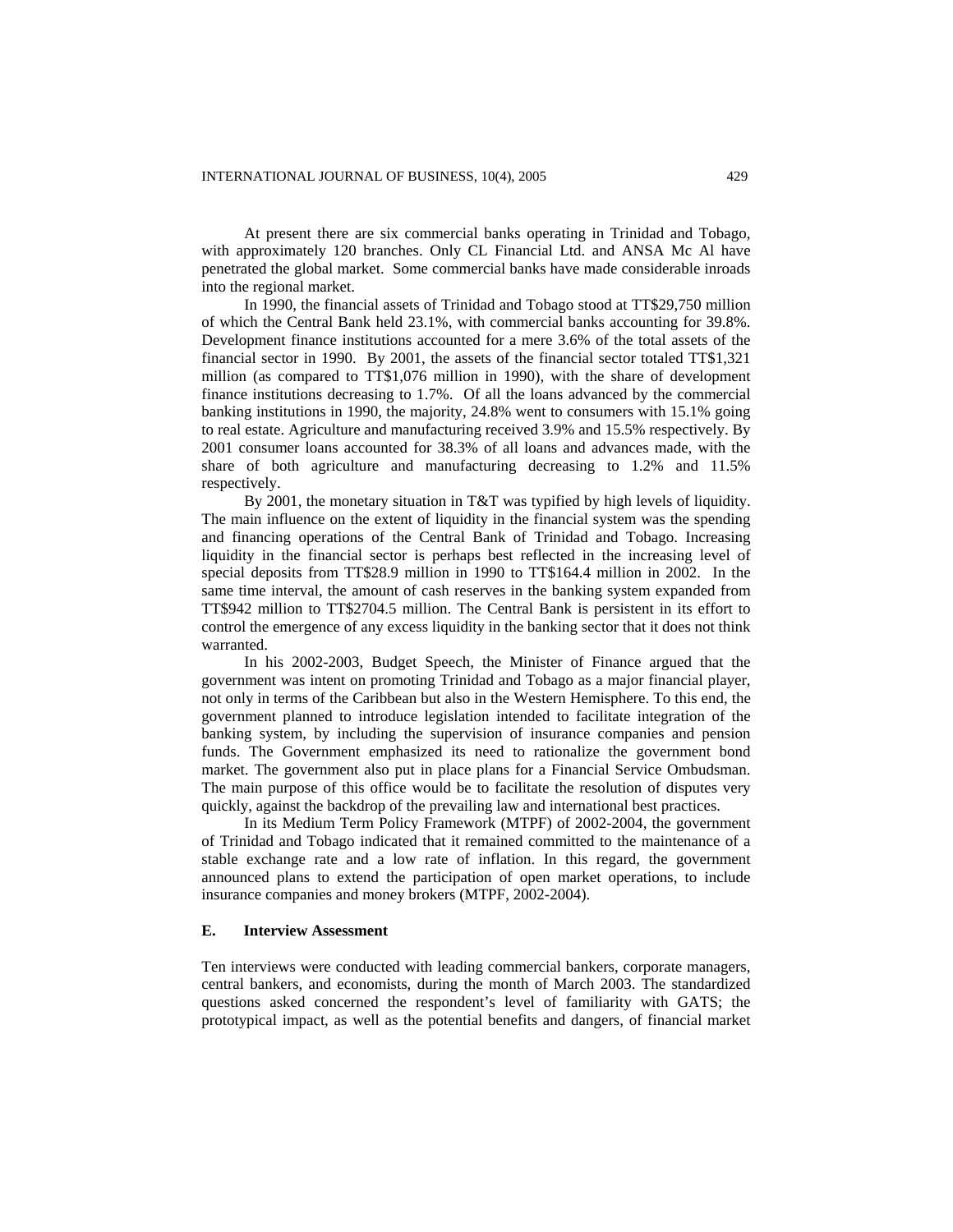liberalization; and the distribution of gains from such liberalization. In general, the interviewees expressed the view that with appropriate institutions and processes in place, the consumers of Trinidad and Tobago will benefit from financial services liberalization. However, it was also agreed that developed countries would tend to have inherent advantages under GATS, especially when compared with smaller developing countries, such as Trinidad and Tobago.

It is incumbent upon GATS participants to ensure that prudential regulations exist. For instance, banks must be bona fide and capital as well as reserve ratio requirements need to be specified. It is essential to ensure that the activities of new entrants from abroad accord with domestic law, and that these legal requirements are designed to promote growth. Some countries might not have the necessary infrastructure to support the intentions of policy makers.

Although GATS has advantages, countries must be aware of the dangers of liberalization. For example, portfolio investment inflows may move with extreme rapidity, as with the "tequila" crisis in Mexico, during the early 1990s. These inflows can be profoundly disruptive, negating domestic fiscal and monetary policies. Interest rates may fall, and the expansion effect of any given monetary policy may be greater than perceived, which could imply an overvaluation of the economy's wealth, or a 'boom,' followed closely by a 'bust.' There is also the possibility of capital outflows when attractive domestic investment opportunities are difficult to find. But the only functional answer is to encourage domestic economic growth and development.

Several interviewees commented that although Trinidad and Tobago has a broadly open market economy, and the services sector has been significantly liberalized, this was not widely appreciated by the public, or indeed, by some financial sector enterprises. Further, the formulation and choice of financial policy was not transparent. Such policy should be based upon broad principles, minimum commitments, and effective implementation. There was no evidence that sufficient sectoral analysis had been completed, or that financial sector regulations were internally consistent. For example, within the insurance industry, more products could imply increased competition, since insurance purchases did not need to be locally denominated, and secured from local insurance companies. At the same time, local equities still had to be purchased from a broker in Trinidad and Tobago, thus affording a certain degree of protection to the sector.

#### **F. Recommendations and Policy Suggestions**

The banking sector within developed market economies has been characterized by a history of substantive intervention and protection. With the emergence of globalization, this sheltered market environment will not be available to the financial sectors of developing economies. The GATS will offer comparative advantages to developed country enterprises. Yet well-informed responses can yet provide some counteradvantages for a country such as Trinidad and Tobago.

 Liberalization of the financial services sector of the domestic economy should be accompanied by a stable macroeconomic environment, since adverse balances on key macroeconomic aggregates, can encourage capital flight. In particular, financial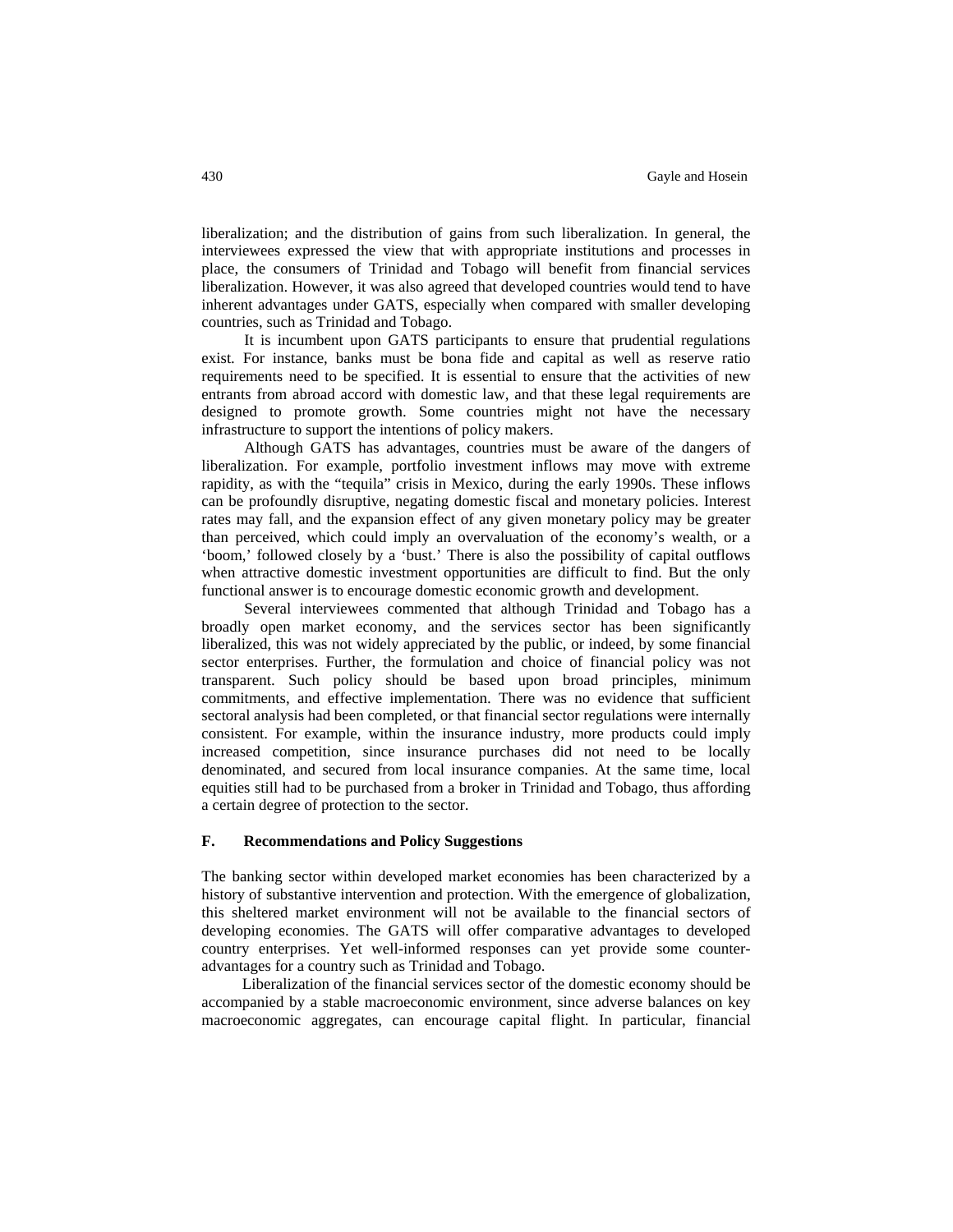institutions operate more efficiently as allocators of scarce resources in environments that are characterized by low rates of inflation. In turn, this is a function of stable and predictable monetary policies. The national economy seems susceptible to no immediate dangers related to this concern, given its macro-economic fundamentals.

Yet within the context of GATS, an important question arises. What exactly are the benefits of having an indigenous financial sector? In many cases indigenous banks would facilitate small business formation in Trinidad and Tobago. Large banks tend to focus more on big projects. With indigenous ownership of banking enterprises, limitations upon external leakages, by way of international profit remittances, may be expected. Alternatively stated, an indigenous banking sector implies that a greater proportion of banking profits remain within the country, thus improving the potential for further domestic investment. In addition, foreign banks are committed to the domestic economy only to the extent that profitability exists and the financial sector is stable. As the recent experience of the East Asian economies during the financial crisis of 1997 illustrated, when there are serious problems in the financial sector, international banks have a tendency to cut their losses and run with potential contagion effects for the macro-economy.

However, whilst ownership is important, the efficiency of the ownership structure is also central. A standard microeconomic argument is that firms existing in a protected market can develop traits of X–inefficiency. Basically X–inefficiency in the domestic market place means that per unit costs of operation are higher than those that might obtain with more robust competition.

Another key question relates to the sectors of the economy to which loans are disbursed. As was previously illustrated, the majority of loans and advances made by the commercial banking sector in Trinidad and Tobago have been traditionally directed to consumers. It may be argued that more funds should instead be targeted towards petrochemicals, agriculture and manufacturing, in the interest of national developmental. It is therefore possible that the participation of foreign bankers in the financial sector could improve the nation's developmental prospects, especially as the literature suggests the historic propensity of developing country bankers to have a short-term lending horizon. In other words, foreign enterprises could meet the demand for longer-term commercial and industrial loans.

With GATS, the larger financial concerns in Trinidad and Tobago should pay greater attention to the expansion of their market bases, while rethinking the common practice of drawing only on the domestic saving pool for development. From the perspective of reducing and spreading risk, the best practice should be to diversify their lending options. The financial policy makers of Trinidad and Tobago should encourage a more global asset diversification strategy, rather than the current tendencies toward concentration upon the domestic or CARICOM market.

Trinidad and Tobago's financial policy makers need to work within CARICOM to ensure that cross-border transactions face as few barriers as possible, across the region. This is one way in which commercial bankers can expand their market base, and minimize the cost associated with establishing a more viable financial enterprise. However, the lack of critical mass in the quantum of long-term funds available for lending remains a significant constraint. Although liberalization may pose challenges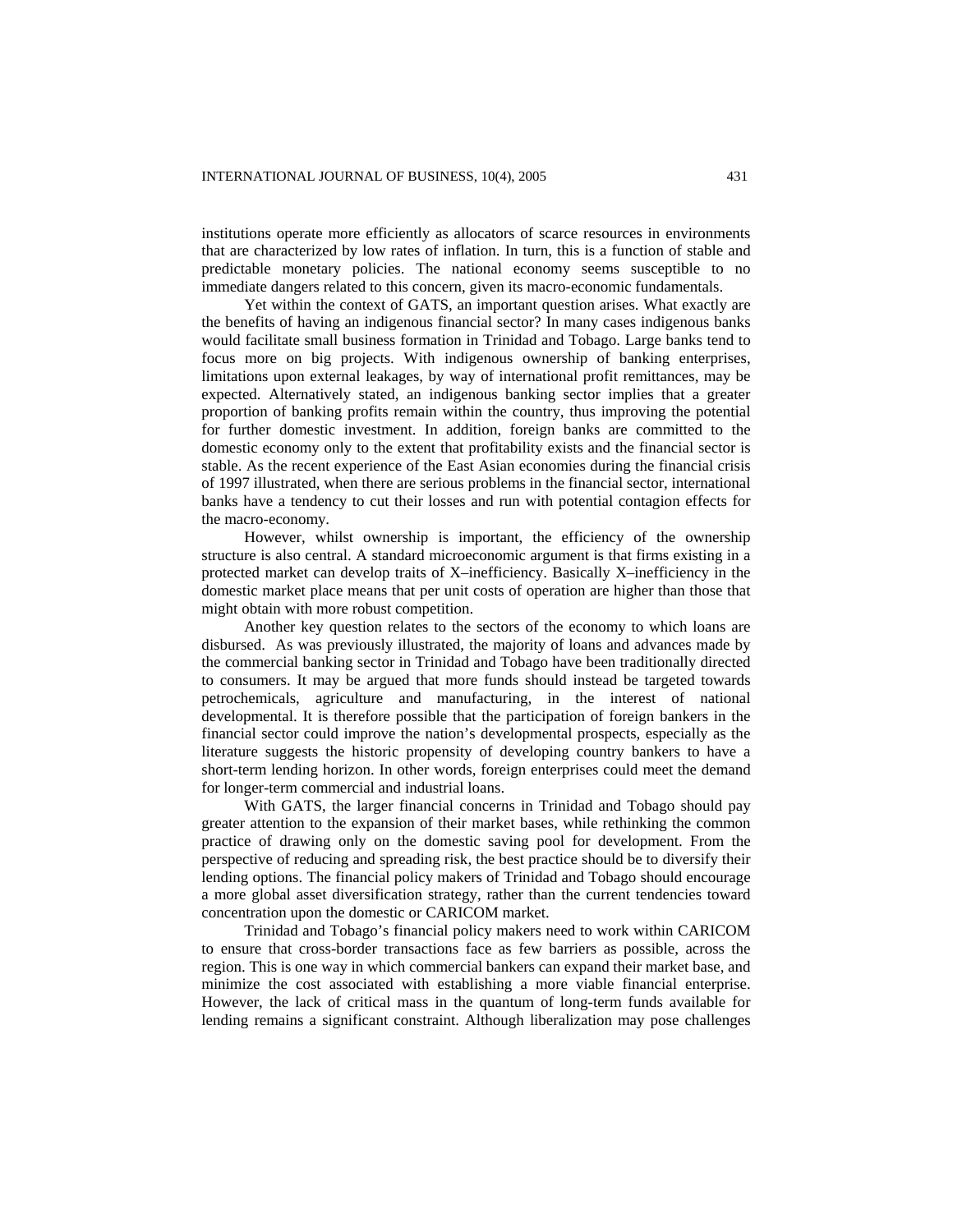for Trinidadian financial sector enterprises, it is likely that important non-regulatory factors such as culture and ethnicity, combined with stable macroeconomic policies, will facilitate the survival of local bankers.<sup>9</sup> At the same time, the WTO and other multilateral governing institutions would be unwilling to accommodate significant deviations from established polices, including discrimination against foreign investors.

Given the GATS, local commercial banks should be establishing retail branches in Diaspora and other communities within North America and Europe, as initial steps, in order to bring in valuable foreign revenue pools. The point is that liberalization carries with it both opportunities and threats. The natural question is: how to take advantage of the opportunities that exist in extra-regional markets? One response might be to explore potentials for mergers and joint ventures, as well as other forms of strategic partnering, between local commercial banks and foreign multinational corporations in the financial sector.<sup>10</sup>

The Government of Trinidad and Tobago, including the Central Bank, should work towards improving the information architecture of its financial services infrastructure, as a matter of priority. The competitive position of financial services within Trinidad and Tobago can be strengthened by several measures. To begin with, domestic bankers might reconsider their competitive position, and apply best practice benchmarks, so that customers have no incentives to switch to foreign competitors. Secondly, host countries are relying on strategies which control market access to a greater degree, partly because the principle of national treatment has ruled out options regarding restricting the number of branches a foreign financial intermediary sets up in a host economy, or which limit geographical location, or even determine the number of automatic teller machines that they may be able to establish. However, as the Regional Negotiating Machinery (RNM) suggests, "the oligopolistic high-cost/price nature of the industry probably warrants the encouragement of entry of additional foreign firms, particularly since the latter share does not seem to be excessive." (RNM, 1998, pp. 3-5,)

#### **III. CONCLUSION**

The liberalization of the financial services sector should proceed only when macroeconomic stability, and export growth promoting strategies are properly implemented. The right regulatory framework must be put in place, together with the appropriate institutions. These include systems and processes to allow the largest possible returns from the liberalization process. At the same time, developing country governments should proceed cautiously in making commitments under the GATS. Minimum commitments should be made initially, and the required research completed, including the case for special and differential treatment for small developing countries.

The GATS accord should not be considered in isolation, but understood as a necessary part of a concomitant wave of globalization and liberalization sweeping the world and manifested in the Caricom region in the form of the CSME, WTO relations and the FTAA. In this regard financial sector reform and conformation with the GATS is more of a necessity than a choice. The trick remains, however, as with all aspects of this wave of neoliberal polices, to minimize the dangers and maximize the opportunities.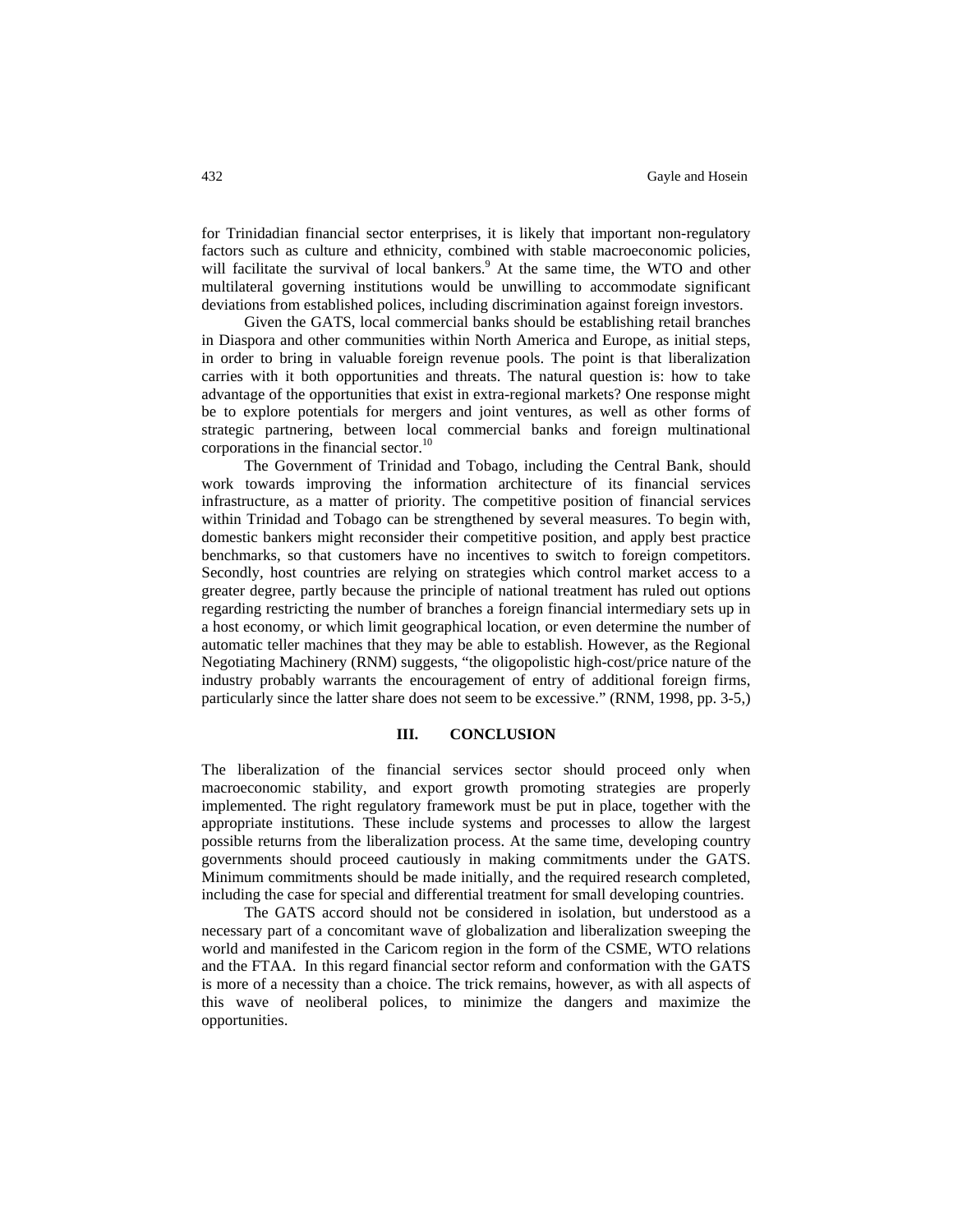Finally, we must consider the consequences of the second Gulf War between the United States of America and Iraq. Might these results eventually trigger a reversal of global economic integration? Some analysts have suggested that the possibility of large scale global conflict, terrorism, political backlash and market uncertainty have the potential to raise the costs of cross-border business to levels not seen in decades and thereby to limit the gains in economic well-being that global economic integration can yield - perhaps bringing about a collapse of the GATS accord as well.

Overall, the ultimate goal of policy makers in the financial sector of Trinidad and Tobago should be to develop a dynamic and competitive financial sector, which can provide a suitable spectrum of financial services to the commercial, private and governmental sectors of the economy. The competitive position of domestic financial services can be strengthened through a number of measures. One method is to continually engage in financial sector liberalization. The domestic banking fraternity in Trinidad and Tobago should aim to provide a range of products indistinct from their foreign competitors. A strategy, which restricts the number of new entrants into the market so as to regulate the amount of competition, may become warranted. The Trinidad and Tobago government might wish to consider a strategy of this nature, if it is desired to ensure that there will not be a run on the financial sector, should a financial crisis emerge, and foreign banks leave.

There is a predisposition in Trinidad and Tobago for plans to remain unimplemented and for solutions emanating from research not to be transformed into action. Competent professionals must be involved in the process within the private sector, the public sector, the University of the West Indies and organized labor. However, the country should use these findings to propose their commitments to the GATS accord during negotiations.

A further suggestion assumes that the Caribbean might indeed be limited in its availability of financial resources, especially hard currency long-term funds. Joint financing of projects or syndicated lending can mean that domestic financial institutions would combine with foreign ones in the supply of capital and financial services to regional businesses. This is likely to contribute not only to the development of the various economies but to the further development of the financial sector itself.

It has long been understood by financial experts that the extent of capital required for the development of the region may not be available from the existing savings pool. Even so drawing only on the domestic savings pool for development should not be singularly promoted. This is because of risk migration, from a best practice perspective. Global portfolio diversification should be preferred rather than a strategy that focuses solely on the possibilities that exist within the region. The reverse must also apply that is, just as citizens must be allowed to invest extra-regionally, foreigners must be encouraged to invest in the region. In this way the region will indeed be exploring some of the advantages of globalization. Policy makers must improve and maintain an environment that will allow these strategies to work, but the private sector must also be proactive in the promotion of these initiatives if they are to materialize.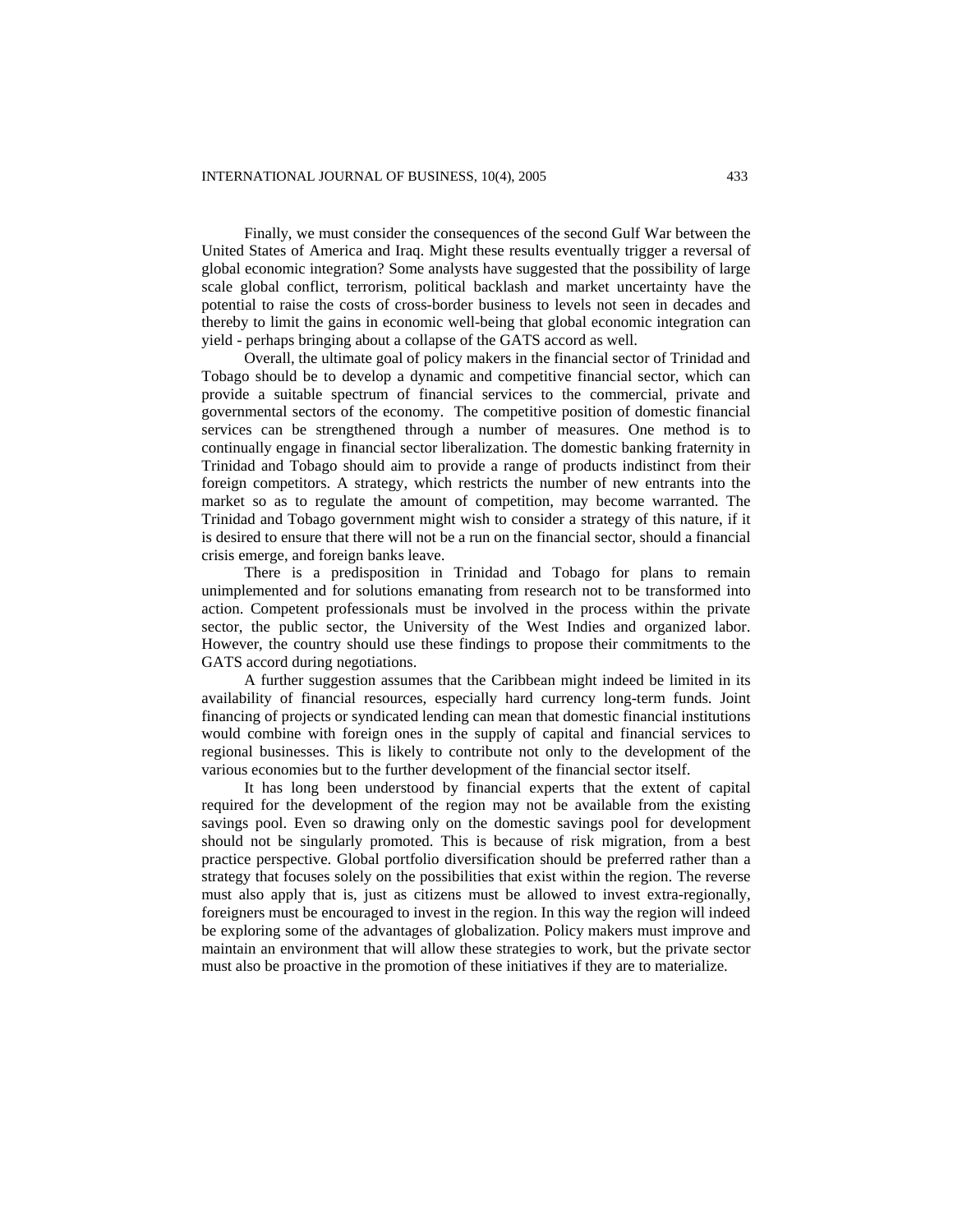#### **ACKNOWLEDGMENT**

The database used in this paper is available upon request from the authors.

#### **ENDNOTES**

- 1. In the Annex on Financial Services, to the General Agreement on Trade in Services, the term financial service is defined as*, "any service of a financial nature offered by a financial services supplier to a member."*
- 2. Trade in services is not only the largest but is also the fastest growing aspect of international trade, accounting for over 60% of world output in 2000. Indeed, it has been estimated that service sector jobs account for 37% of the level of world employment.
- 3. More specifically these four modes of service supply are:
	- Cross Border Supply the supply of services from one member to another member without a physical movement of the supplier or customer,
	- Consumer Abroad freedom of a member state's economic agents to purchase services from another member state,
	- Commercial Presence the freedom of economic agents in one country to be able to establish a commercial presence in another territory,
	- Presence of Natural Persons freedom of entry and temporary residence for an economic agent from one country to enter another country to supply a particular service.
- 4. Other characteristically common measures would include restrictions on *"credit concentration or portfolio allocation, requirements for preserving asset quality, liquidity ratios, controls on market risk, management controls and disclosure and reporting requirements"(WTO, 1997).*
- 5. The basic thrust of current growth theories is that the long run engine of growth is the knowledge accumulation process. Whereas a new idea may pose problems of diminishing returns at the level of one firm, it could also have a positive impact on the production technology of other firms (Romer, 1994).
- 6. Edey and Hviding (1995) argue that this type of practice seems to have occurred within the European Union.
- 7. Liberalization also has disadvantages such as economic contagion a ripple effect that occurs, as investor confidence in one country is lost, and the negative impact on the country is transferred to its trading partners. As a result of contagion and other negative factors, such as social, political or economic instability, there is a risk of capital flight, resulting in the withdrawal of foreign enterprises. The benefits of liberalization also hinge on the effectiveness of a country's legislative and regulatory frameworks for the financial services sector. If these frameworks are inadequately designed or implemented, significant levels of corruption, lack of transparency and moral hazard may emerge, leading to an increasing decline in customer and investor confidence, and eventually, to adverse effects on sectoral profits as well as employment, and national payments balances. Finally, there is always the perception that multinational corporations competing directly with local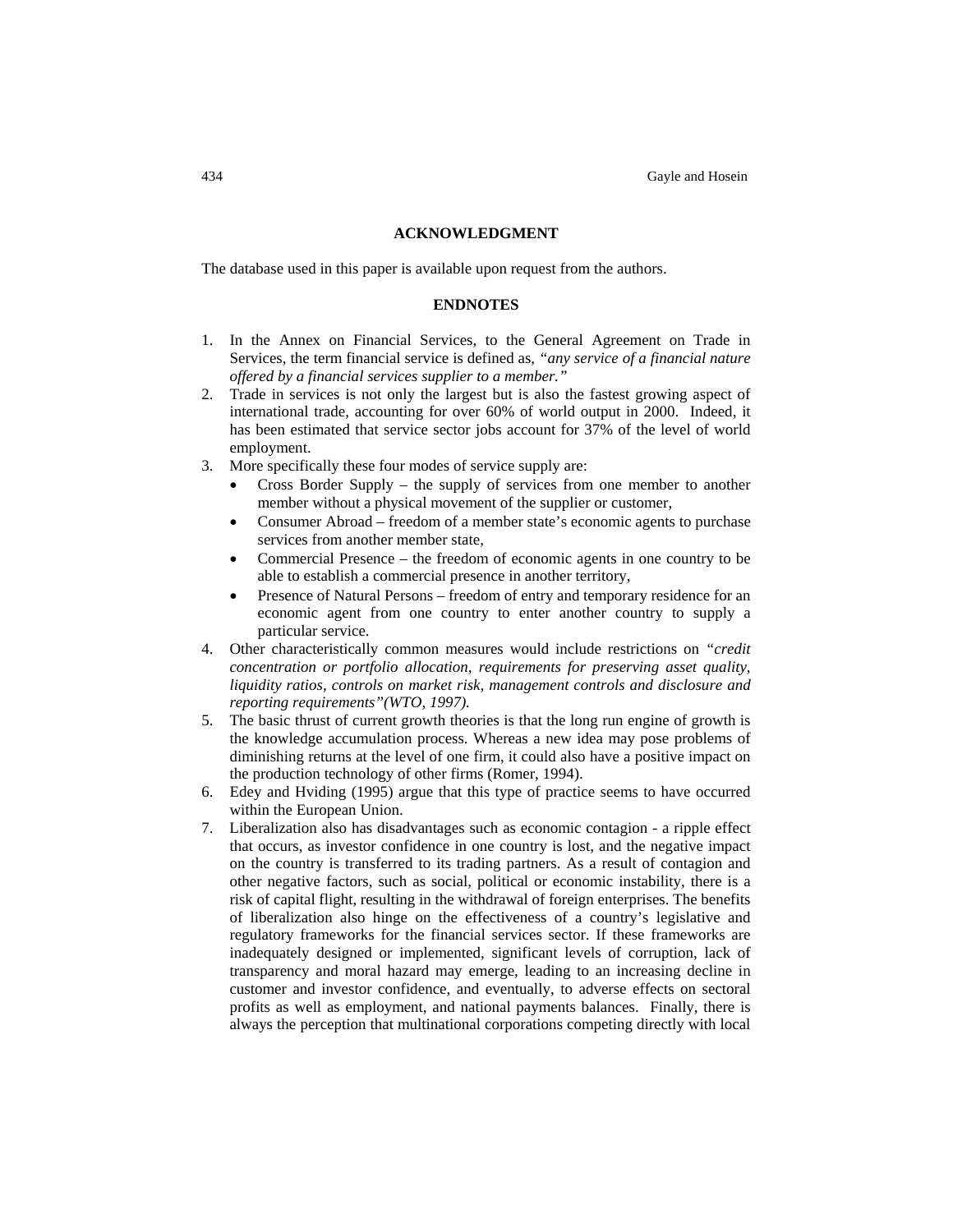firms may cause those firms to lose both jobs (because of their sub-optimal uses of technological expertise and resources) and profits.

- 8. The real effective exchange rate provides an indication of the international competitiveness of a country. A score above 100 indicates that the country's international competitiveness is worsening; whilst a score less than 100 indicates that external competitiveness is improving.
- 9. These factors can therefore be used to gauge the short run financial market as imperfectly competitive.
- 10. In terms of indigenous banks penetrating foreign banking sectors, a number of relevant questions must be posed which indicate the degree of openness of extraregional markets. If barriers exist, what are the characteristics of these barriers? For example, were the capital requirements enormous for small banks? Are these barriers breakable by similar domestic banks? Can home country governments lobby the host country to reduce these barriers?

### **REFERENCES**

- Bourne, Compton, 1998, "Competitiveness within the Caribbean Financial Services Industry" *Competitiveness of Caribbean Financial Service and World Trade Organization (WTO) Negotiating Strategies*, Caribbean Community Secretariat, Georgetown, Guyana, March.
- CARICOM Secretariat/RNM, 1998, "Competitiveness of Caribbean Financial Services and the World Trade Organization Negotiation Strategies" (Draft) March 20.
- CARICOM, 1995, "Report on capital market development in CARICOM by the Working Group on Financing for Caribbean Development," Caribbean Community Secretariat, June.
- Chuppe, Terry M., and Renee Anne Shirley, 1996, "Development and integration of Caribbean money and capital markets," General Secretariat of the Organization of American States, January.
- Clarke, Laurence and Donna Danns, 1997, *The Financial Evolution of the Caribbean Community (1970-1996) (ed.)*, St. Augustine, Trinidad: Caribbean Centre for Monetary Studies.
- Clarke, Laurence, 1997, "Privatization of commercial banks in the Caribbean: Which way for the future," in *Staff Working Papers (Volume 1 - April 1997)*, St. Augustine, Trinidad and Tobago: Caribbean Centre for Monetary Studies.
- Diamond, Douglas W., (1984), "Financial Intermediation and Delegated Monitoring", Review of Economic Studies, 51, (3), 393-414.
- Edey, Malcolm and Ketil Hviding, 1995, "An Assessment of Financial Reforms in OECD countries", *OECS Economic Studies*, 25, 8-34 Paris: OECD.
- Forde, Penelope and Anne Joseph, 1997, "The Evolution of the Financial Sector in Trinidad and Tobago (1970-1996)", in Clarke, et al (eds.), *The Financial Evolution of the Caribbean Community (1970 – 1996)*, St Augustine.
- Gayle, Dennis John, 2002, "The Impact of Financial Services Globalization upon the Caribbean Common Market," Special Issue: Symposium on Financial Services Globalization, *Journal of Policy Studies*, Volume 19: 1, Spring, pp. 107-129.